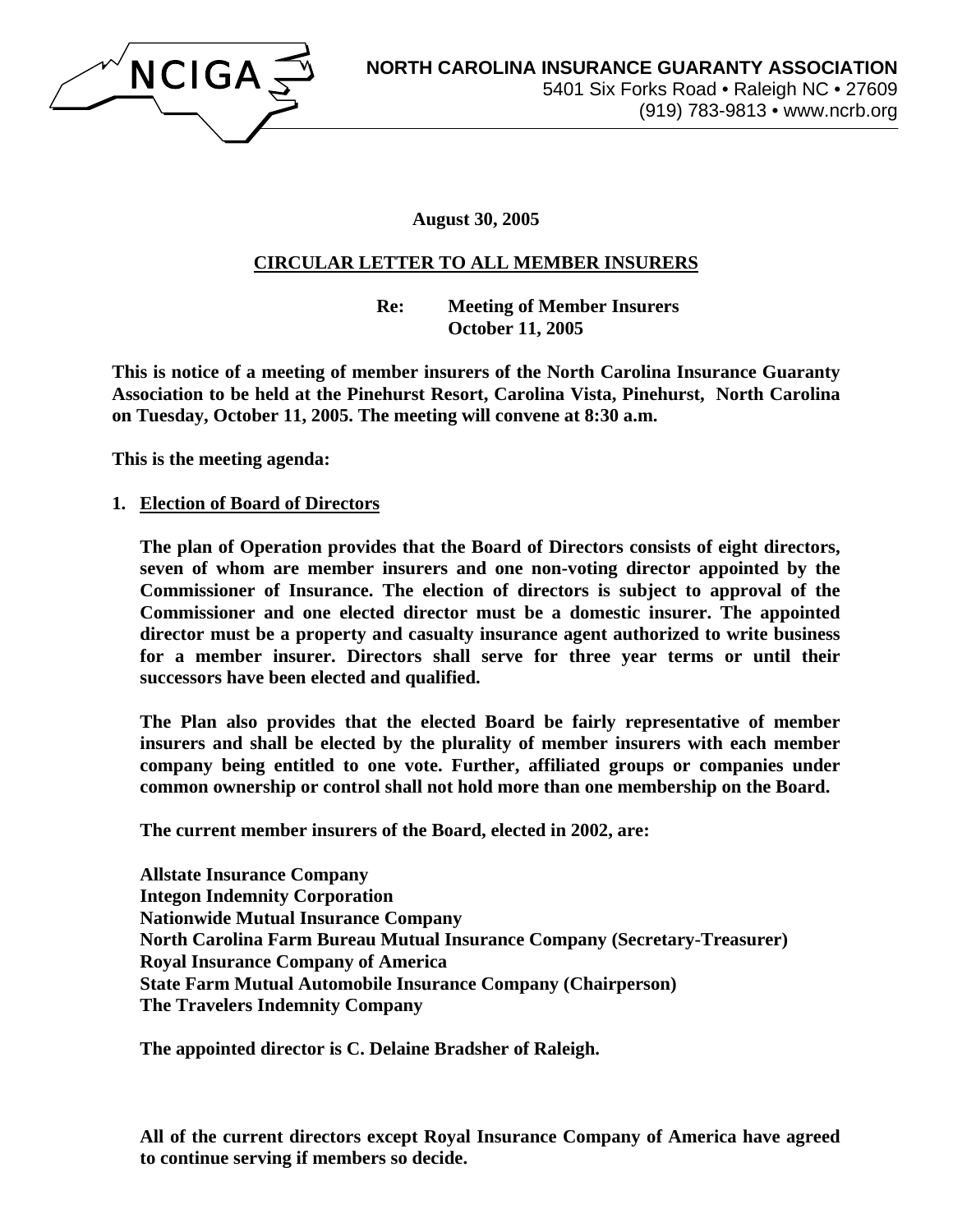**Additionally, the following companies wish to be considered for the Board:** 

**Alliance Mutual Insurance Company Atlantic Casualty Insurance Company Key Risk Insurance Company Liberty Mutual Insurance Company** 

**We expect that the Commissioner's appointment for the non-voting director will be announced at the meeting.** 

### **2. Any Other Business That Might Properly Come Before the Meeting**

**We encourage you to have a representative of your company attend this meeting. For directions, or help with reservations or other arrangements, call Lois Murphey at 919-783- 9790.** 

**For companies that cannot be represented in person, the Plan allows voting by proxy. A proxy form is attached and we appreciate your completing this form and returning by September 15, 2005, whether or not your company plans to attend. If you do attend the proxy will not by used.** 

**It is suggested that member companies consider naming as proxy one of the current member insurers of the Board of Directors.** 

 **Sincerely,** 

 **Raymond F. Evans, Jr., C.P.C.U.** 

 **Managing Secretary** 

**RFE: rn** 

**IGA- 05-03**